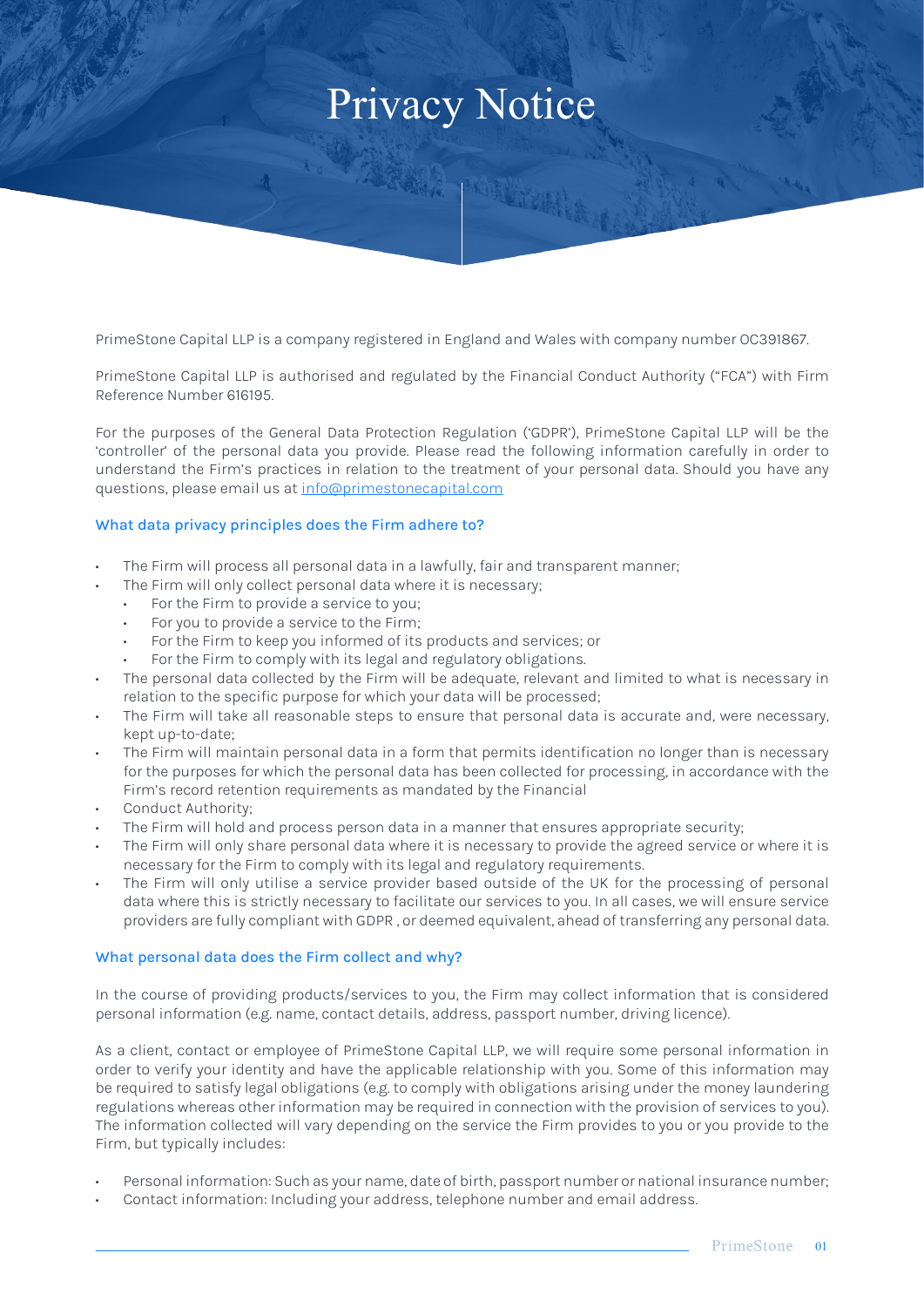# Where does the Firm store my personal data?

The Firm has comprehensive policies and procedures in place to ensure your personal data is kept safe and secure, with these including:

A TARAR PORTUGAL

- Data encryption;
- Firewalls;
- Intrusion detection;
- 24/7 physical protection of the facilities where your data is stored (i.e. Microsoft's UK data centres);
- Background checks for personnel that access physical facilities; and
- Security procedures across all service operations.

#### How long does the Firm retain personal data?

As a regulated entity, the Firm is required to maintain its books and records for a prescribed period (five years from either the ceasing of a business relationship, or, in the case of non-clients, from the making of a record – or alternatively, for seven years, where specifically requested to do so by the Financial Conduct Authority). As such, information that falls in scope of either of these requirements is retained in line with the mandated timeframe.

Any information that is outside the scope of this requirement will be retained whilst relevant anduseful, and destroyed where this ceases to be the case or where the data subject specifically requests this.

#### How have I been categorised in accordance with GDPR?

The GDPR requires the Firm to inform you of the legal basis on which we maintain your personal data. Typically, the Firm will reach out to you personally to confirm this; however, as a general rule the following is applicable:

- Clients Information is maintained on the basis of contractual obligation and/or legitimate interests (where relevant);
- Service providers Information is maintained on the basis of contractual obligation; and
- Database/marketing contacts Information is maintained on the basis of legitimate interest.

# What are my rights?

Once you have provided your details to the Firm, you have certain rights which apply, depending on your relationship with the Firm, the information you have shared with us and the Firm's legal and regulatory obligations.

- You have the right to request a copy of the information that we hold about you. If you would like a copy of some, or all, of your personal information, please email the Firm at [info@primestonecapital.com.](mailto:info%40primestonecapital.com?subject=) The Firm will provide this information to you within one month (with the ability to extend this by an additional two months where necessary), free of charge.
- You have the right to request that the information the Firm holds about you is erased under certain circumstances including where there is no additional legal and/or regulatory requirement for the Firm to retain this information.
- As a client, you have the right to request that any information the Firm holds about you be provided to another company in a commonly used and machine-readable format, otherwise known as 'data portability'.
- You have the right to ensure that your personal information is accurate and up to date, or where necessary rectified. Where you feel that your personal data is incorrect or inaccurate and should therefore be updated, please contact [info@primestonecapital.com.](mailto:info%40primestonecapital.com?subject=)
- You have the right to object to your information being processed, for example for direct marketing purposes.